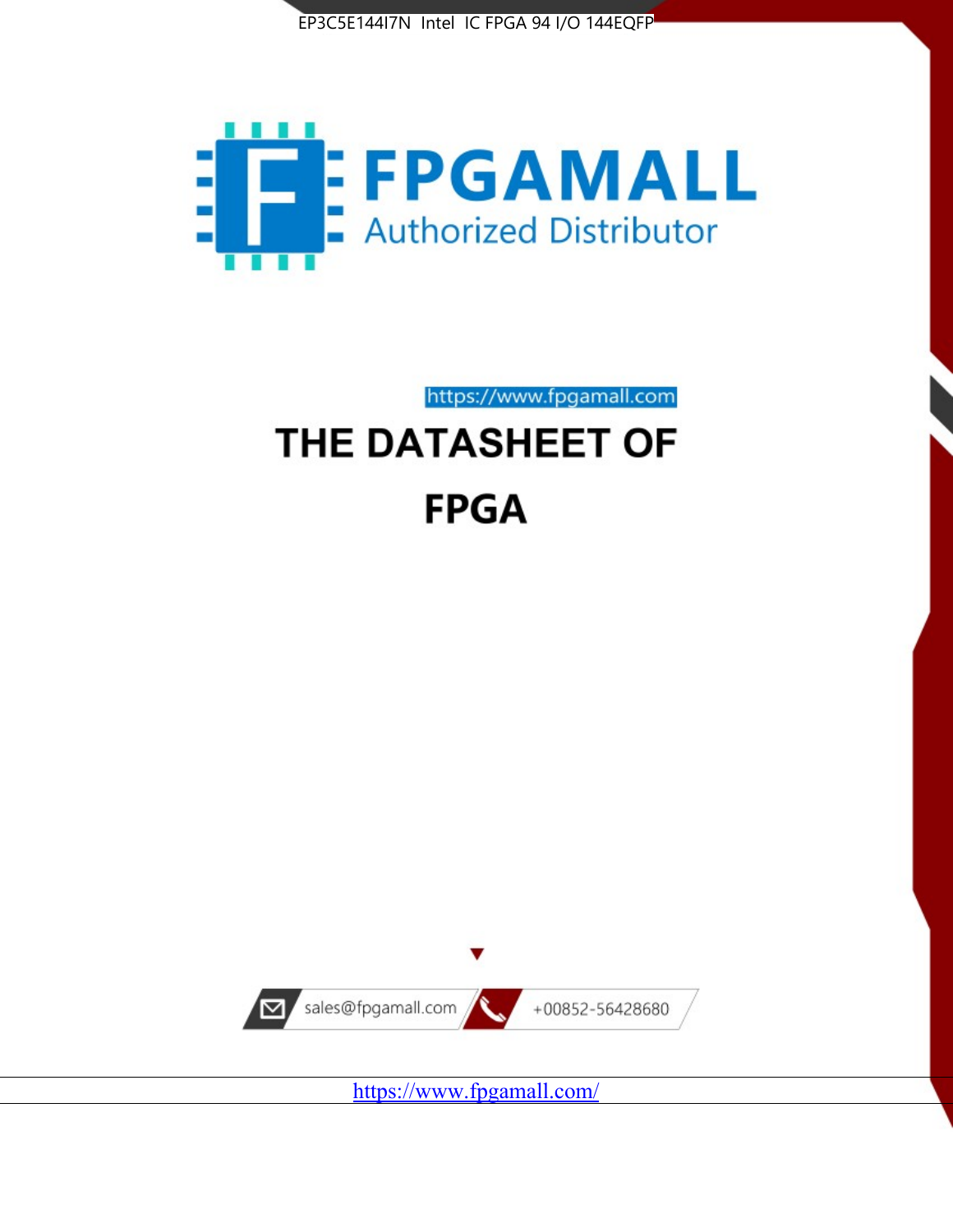EP3C5E144I7N Intel IC FPGA 94 I/O 144EQFP



## **1. Cyclone III Device Family Overview**

#### **CIII51001-2.4**

Cyclone® III device family offers a unique combination of high functionality, low power and low cost. Based on Taiwan Semiconductor Manufacturing Company (TSMC) low-power (LP) process technology, silicon optimizations and software features to minimize power consumption, Cyclone III device family provides the ideal solution for your high-volume, low-power, and cost-sensitive applications. To address the unique design needs, Cyclone III device family offers the following two variants:

- Cyclone III—lowest power, high functionality with the lowest cost
- Cyclone III LS—lowest power FPGAs with security

With densities ranging from about 5,000 to 200,000 logic elements (LEs) and 0.5 Megabits (Mb) to 8 Mb of memory for less than ¼ watt of static power consumption, Cyclone III device family makes it easier for you to meet your power budget. Cyclone III LS devices are the first to implement a suite of security features at the silicon, software, and intellectual property (IP) level on a low-power and high-functionality FPGA platform. This suite of security features protects the IP from tampering, reverse engineering and cloning. In addition, Cyclone III LS devices support design separation which enables you to introduce redundancy in a single chip to reduce size, weight, and power of your application.

This chapter contains the following sections:

- "Cyclone III Device Family Features" on page 1–1
- "Cyclone III Device Family Architecture" on page 1–6
- "Reference and Ordering Information" on page 1–12

## **Cyclone III Device Family Features**

Cyclone III device family offers the following features:

#### **Lowest Power FPGAs**

- Lowest power consumption with TSMC low-power process technology and Altera® power-aware design flow
- Low-power operation offers the following benefits:
	- Extended battery life for portable and handheld applications
	- Reduced or eliminated cooling system costs
	- Operation in thermally-challenged environments
- Hot-socketing operation support

@ 2012 Altera Corporation. All rights reserved. ALTERA, ARRIA, CYCLONE, HARDCOPY, MAX, MEGACORE, NIOS, QUARTUS and STRATIX words and logos are trademarks of Altera Corporation and registered in the U.S. Patent and Trademar



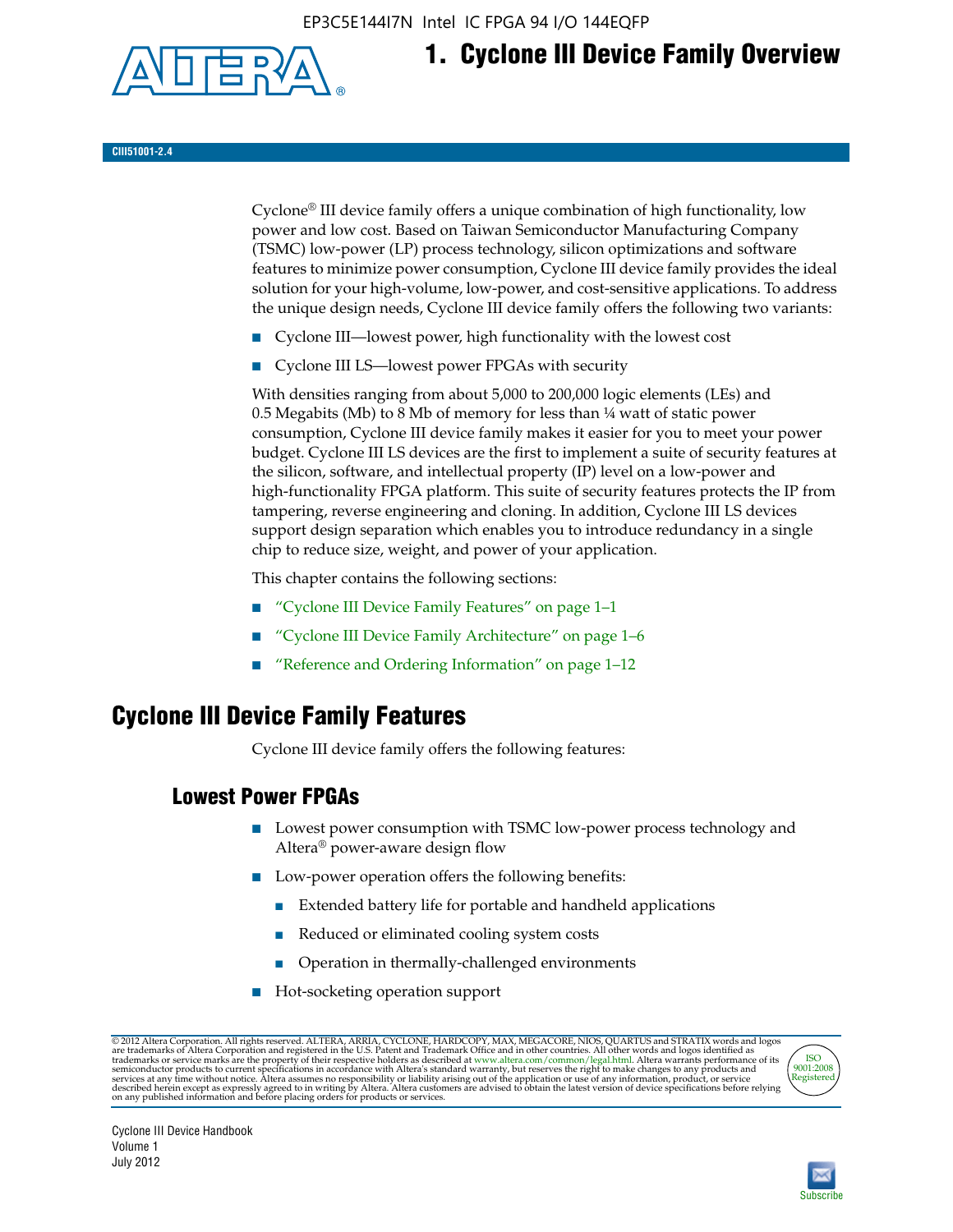#### **Design Security Feature**

Cyclone III LS devices offer the following design security features:

- Configuration security using advanced encryption standard (AES) with 256-bit volatile key
- **■** Routing architecture optimized for design separation flow with the Quartus<sup>®</sup> II software
	- Design separation flow achieves both physical and functional isolation between design partitions
- Ability to disable external JTAG port
- Error Detection (ED) Cycle Indicator to core
	- Provides a pass or fail indicator at every ED cycle
	- Provides visibility over intentional or unintentional change of configuration random access memory (CRAM) bits
- Ability to perform zeroization to clear contents of the FPGA logic, CRAM, embedded memory, and AES key
- Internal oscillator enables system monitor and health check capabilities

#### **Increased System Integration**

- High memory-to-logic and multiplier-to-logic ratio
- High I/O count, low-and mid-range density devices for user I/O constrained applications
	- Adjustable I/O slew rates to improve signal integrity
	- Supports I/O standards such as LVTTL, LVCMOS, SSTL, HSTL, PCI, PCI-X, LVPECL, bus LVDS (BLVDS), LVDS, mini-LVDS, RSDS, and PPDS
	- Supports the multi-value on-chip termination (OCT) calibration feature to eliminate variations over process, voltage, and temperature (PVT)
- Four phase-locked loops (PLLs) per device provide robust clock management and synthesis for device clock management, external system clock management, and I/O interfaces
	- Five outputs per PLL
	- Cascadable to save I/Os, ease PCB routing, and reduce jitter
	- Dynamically reconfigurable to change phase shift, frequency multiplication or division, or both, and input frequency in the system without reconfiguring the device
- Remote system upgrade without the aid of an external controller
- Dedicated cyclical redundancy code checker circuitry to detect single-event upset (SEU) issues
- Nios<sup>®</sup> II embedded processor for Cyclone III device family, offering low cost and custom-fit embedded processing solutions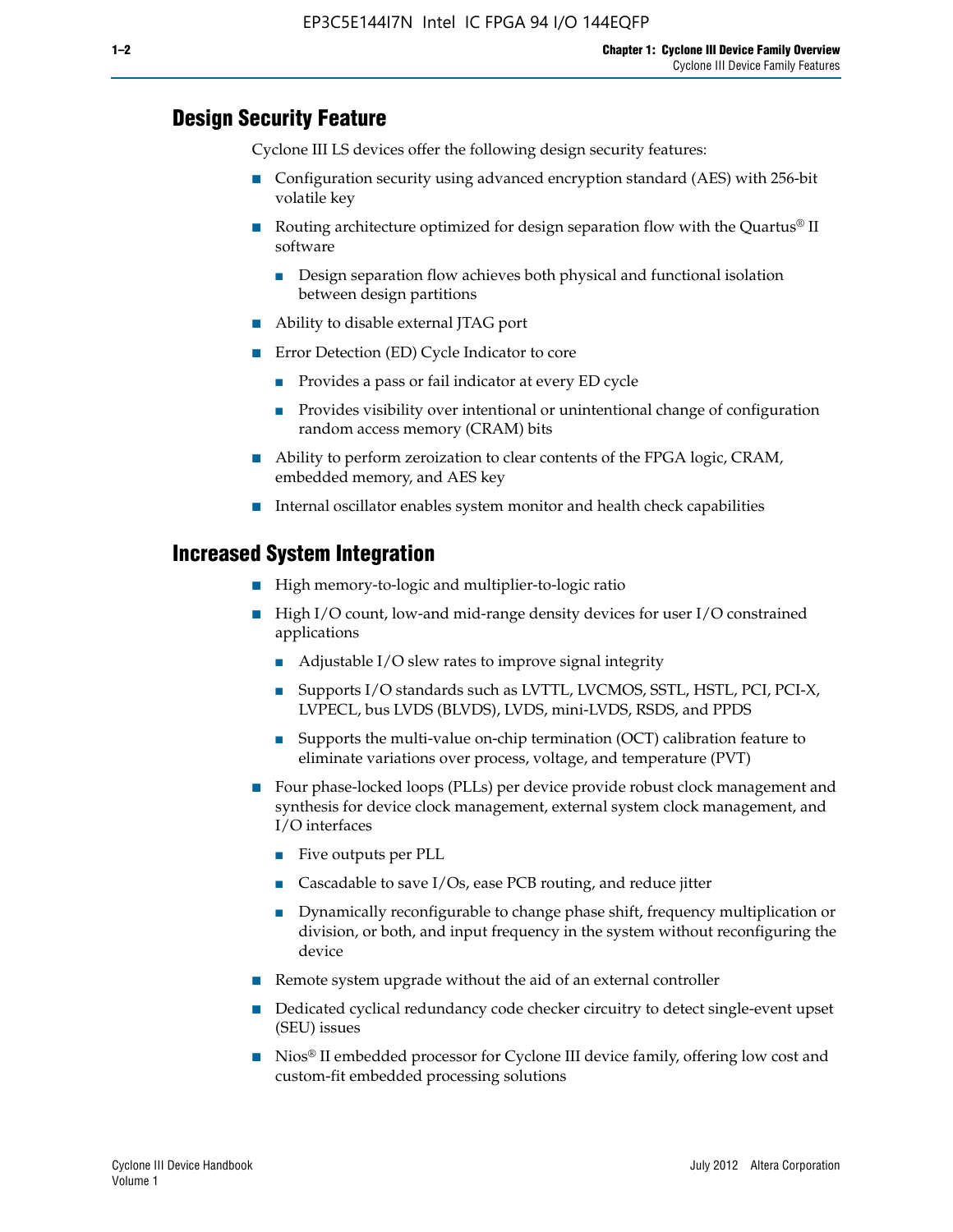- Wide collection of pre-built and verified IP cores from Altera and Altera Megafunction Partners Program (AMPP) partners
- Supports high-speed external memory interfaces such as DDR, DDR2, SDR SDRAM, and QDRII SRAM
	- Auto-calibrating PHY feature eases the timing closure process and eliminates variations with PVT for DDR, DDR2, and QDRII SRAM interfaces

Cyclone III device family supports vertical migration that allows you to migrate your device to other devices with the same dedicated pins, configuration pins, and power pins for a given package-across device densities. This allows you to optimize device density and cost as your design evolves.

Table 1–1 lists Cyclone III device family features.

**Table 1–1. Cyclone III Device Family Features**

| <b>Family</b>     | <b>Device</b> | <b>Logic</b><br><b>Elements</b> | Number of<br>M9K<br><b>Blocks</b> | <b>Total RAM</b><br><b>Bits</b> | 18 x 18<br><b>Multipliers</b> | <b>PLLs</b>    | Global<br><b>Clock</b><br><b>Networks</b> | <b>Maximum</b><br>User I/Os |
|-------------------|---------------|---------------------------------|-----------------------------------|---------------------------------|-------------------------------|----------------|-------------------------------------------|-----------------------------|
|                   | <b>EP3C5</b>  | 5,136                           | 46                                | 423,936                         | 23                            | $\overline{2}$ | 10                                        | 182                         |
|                   | EP3C10        | 10,320                          | 46                                | 423,936                         | 23                            | $\overline{2}$ | 10                                        | 182                         |
|                   | EP3C16        | 15,408                          | 56                                | 516,096                         | 56                            | 4              | 20                                        | 346                         |
| Cyclone III       | EP3C25        | 24,624                          | 66                                | 608,256                         | 66                            | 4              | 20                                        | 215                         |
|                   | EP3C40        | 39,600                          | 126                               | 1,161,216                       | 126                           | 4              | 20                                        | 535                         |
|                   | EP3C55        | 55,856                          | 260                               | 2,396,160                       | 156                           | 4              | 20                                        | 377                         |
|                   | EP3C80        | 81,264                          | 305                               | 2,810,880                       | 244                           | 4              | 20                                        | 429                         |
|                   | EP3C120       | 119,088                         | 432                               | 3,981,312                       | 288                           | 4              | 20                                        | 531                         |
|                   | EP3CLS70      | 70,208                          | 333                               | 3,068,928                       | 200                           | 4              | 20                                        | 429                         |
| Cyclone III<br>LS | EP3CLS100     | 100,448                         | 483                               | 4,451,328                       | 276                           | 4              | 20                                        | 429                         |
|                   | EP3CLS150     | 150,848                         | 666                               | 6,137,856                       | 320                           | 4              | 20                                        | 429                         |
|                   | EP3CLS200     | 198,464                         | 891                               | 8,211,456                       | 396                           | 4              | 20                                        | 429                         |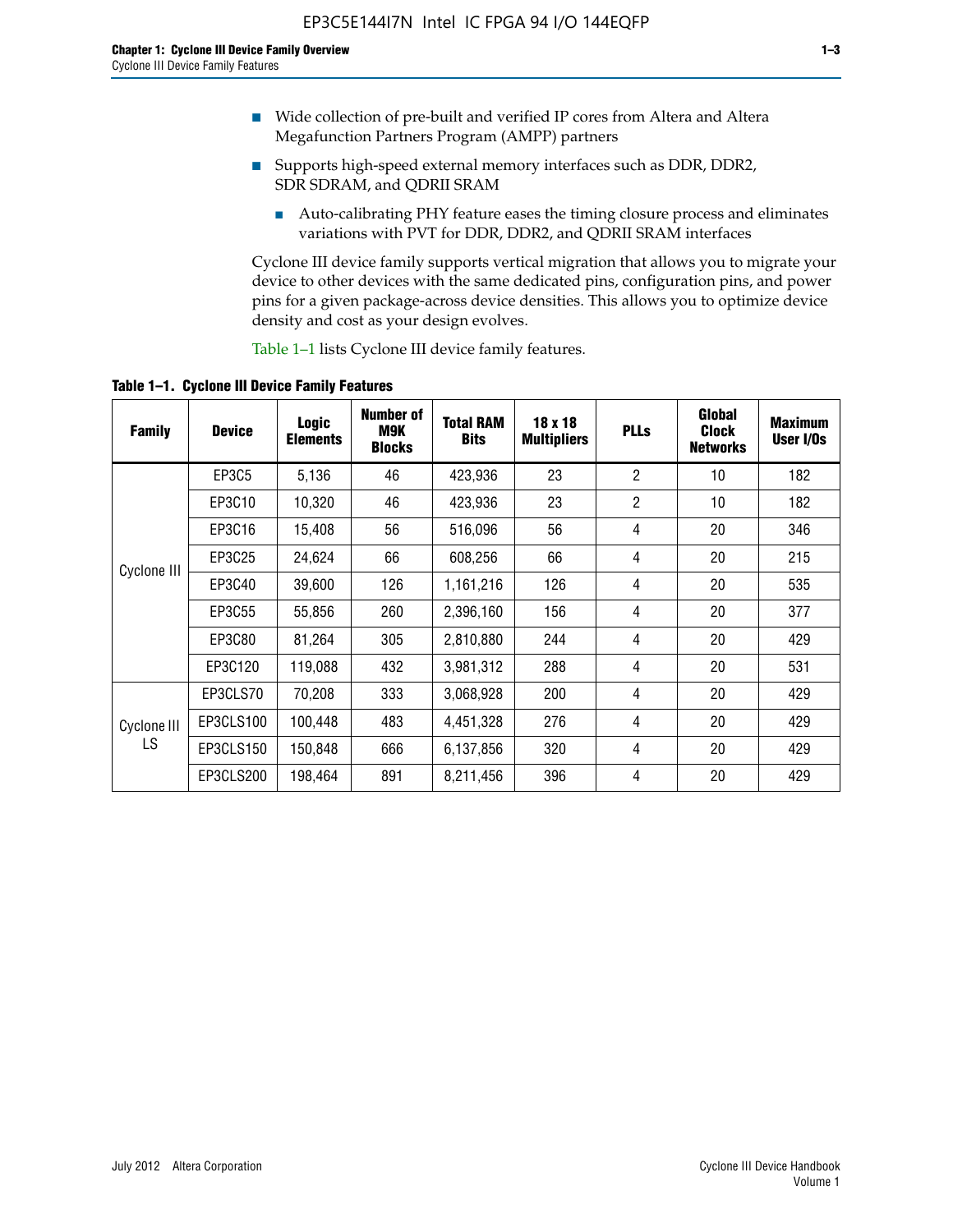Table 1–2 lists Cyclone III device family package options, I/O pins, and differential channel counts.

| <b>Family</b>      | <b>Package</b> | E144 $(7)$ | M164     | P240     | F <sub>256</sub> | <b>U256</b> | F324     | F484      | U484        | <b>F780</b>    |
|--------------------|----------------|------------|----------|----------|------------------|-------------|----------|-----------|-------------|----------------|
|                    | EP3C5          | 94, 22     | 4106, 28 |          | 182, 68          | 4182,68     |          |           |             |                |
|                    | EP3C10         | 94, 22     | 106, 28  |          | 182, 68          | 182, 68     |          |           |             |                |
|                    | EP3C16         | 84, 19     | 92, 23   | 4160, 47 | 168, 55          | 168, 55     |          | 346, 140  | 4346, 140   |                |
| Cyclone III        | EP3C25         | 82, 18     |          | 148, 43  | $-156, 54$       | 156, 54     | 4215, 83 |           |             |                |
| (8)                | EP3C40         |            |          | 128, 26  |                  |             | 195, 61  | 331, 127  | 331, 127    | $-535, 227(6)$ |
|                    | EP3C55         |            |          |          |                  |             |          | 327, 135  | 327, 135    | 377, 163       |
|                    | EP3C80         |            |          |          |                  |             |          | 295, 113  | 295, 113    | 429, 181       |
|                    | EP3C120        |            |          |          |                  |             |          | 283, 106  |             | 531, 233       |
|                    | EP3CLS70       |            |          |          |                  |             |          | 1294, 113 | 294, 113    | 429, 181       |
| Cyclone III<br>LS. | EP3CLS100      |            |          |          |                  |             |          | 294, 113  | $-294, 113$ | 429, 181       |
|                    | EP3CLS150      |            |          |          |                  |             |          | 226, 87   |             | 429, 181       |
|                    | EP3CLS200      |            |          |          |                  |             |          | 226, 87   |             | 429, 181       |

**Table 1–2. Cyclone III Device Family Package Options, I/O pin and Differential Channel Counts** *(1)***,** *(2)***,** *(3)***,** *(4)***,** *(5)*

**Notes to Table 1–2:**

(1) For each device package, the first number indicates the number of the I/O pin; the second number indicates the differential channel count.

(2) For more information about device packaging specifications, refer to the Cyclone III [Package and Thermal Resistance](http://www.altera.com/support/devices/packaging/specifications/pkg-pin/dev-package-listing.jsp?device=Cyclone_III) webpage.

(3) The I/O pin numbers are the maximum I/O counts (including clock input pins) supported by the device package combination and can be affected by the configuration scheme selected for the device.

(4) All packages are available in lead-free and leaded options.

(5) Vertical migration is not supported between Cyclone III and Cyclone III LS devices.

(6) The EP3C40 device in the F780 package supports restricted vertical migration. Maximum user I/Os are restricted to 510 I/Os if you enable migration to the EP3C120 and are using voltage referenced I/O standards. If you are not using voltage referenced I/O standards, you can increase the maximum number of I/Os.

(7) The E144 package has an exposed pad at the bottom of the package. This exposed pad is a ground pad that must be connected to the ground plane on your PCB. Use this exposed pad for electrical connectivity and not for thermal purposes.

(8) All Cyclone III device UBGA packages are supported by the Quartus II software version 7.1 SP1 and later, with the exception of the UBGA packages of EP3C16, which are supported by the Quartus II software version 7.2.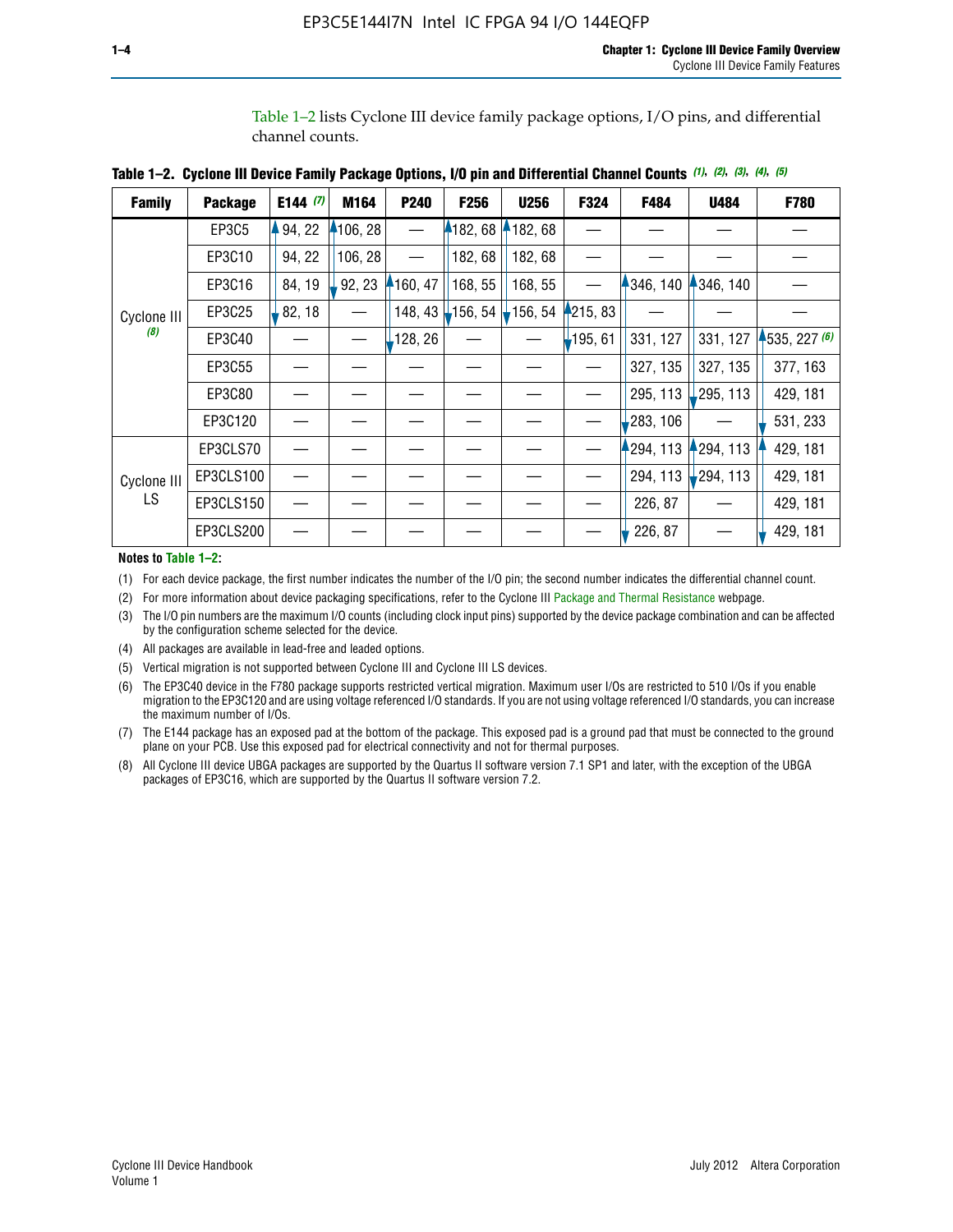Table 1–3 lists Cyclone III device family package sizes.

| <b>Family</b>  | <b>Package</b>   | Pitch (mm) | Nominal Area (mm <sup>2</sup> ) | Length x Width (mm $\times$ mm) | Height (mm) |
|----------------|------------------|------------|---------------------------------|---------------------------------|-------------|
|                | E144             | 0.5        | 484                             | $22 \times 22$                  | 1.60        |
|                | M164             | 0.5        | 64                              | $8 \times 8$                    | 1.40        |
|                | P <sub>240</sub> | 0.5        | 1197                            | $34.6 \times 34.6$              | 4.10        |
|                | F <sub>256</sub> | 1.0        | 289                             | $17 \times 17$                  | 1.55        |
| Cyclone III    | U256             | 0.8        | 196                             | $14 \times 14$                  | 2.20        |
|                | F324             | 1.0        | 361                             | $19 \times 19$                  | 2.20        |
|                | F484             | 1.0        | 529                             | $23 \times 23$                  | 2.60        |
|                | U484             | 0.8        | 361                             | $19 \times 19$                  | 2.20        |
|                | F780             | 1.0        | 841                             | $29 \times 29$                  | 2.60        |
|                | F484             | 1.0        | 529                             | $23 \times 23$                  | 2.60        |
| Cyclone III LS | U484             | 0.8        | 361                             | $19 \times 19$                  | 2.20        |
|                | F780             | 1.0        | 841                             | $29 \times 29$                  | 2.60        |

**Table 1–3. Cyclone III Device Family Package Sizes**

Table 1–4 lists Cyclone III device family speed grades.

**Table 1–4. Cyclone III Device Family Speed Grades (Part 1 of 2)**

| <b>Family</b> | <b>Device</b> | E144              | M164          | <b>P240</b>    | <b>F256</b>           | <b>U256</b>           | F324                  | F484                  | U484                  | <b>F780</b>       |
|---------------|---------------|-------------------|---------------|----------------|-----------------------|-----------------------|-----------------------|-----------------------|-----------------------|-------------------|
|               | EP3C5         | C7, C8,<br>17, A7 | C7, C8,<br>17 |                | C6, C7,<br>C8, I7, A7 | C6, C7,<br>C8, I7, A7 |                       |                       |                       |                   |
|               | EP3C10        | C7, C8,<br>17, A7 | C7, C8,<br>17 |                | C6, C7,<br>C8, I7, A7 | C6, C7,<br>C8, I7, A7 |                       |                       |                       |                   |
|               | EP3C16        | C7, C8,<br>17, A7 | C7, C8,<br>17 | C <sub>8</sub> | C6, C7,<br>C8, I7, A7 | C6, C7,<br>C8, I7, A7 |                       | C6, C7,<br>C8, I7, A7 | C6, C7,<br>C8, I7, A7 |                   |
| Cyclone III   | EP3C25        | C7, C8,<br>17, A7 |               | C8             | C6, C7,<br>C8, I7, A7 | C6, C7,<br>C8, I7, A7 | C6, C7,<br>C8, I7, A7 |                       |                       |                   |
|               | EP3C40        |                   |               | C8             |                       |                       | C6, C7,<br>C8, I7, A7 | C6, C7,<br>C8, I7, A7 | C6, C7,<br>C8, I7, A7 | C6, C7,<br>C8, 17 |
|               | EP3C55        |                   |               |                |                       |                       |                       | C6, C7,<br>C8, I7     | C6, C7,<br>C8, 17     | C6, C7,<br>C8, 17 |
|               | EP3C80        |                   |               |                |                       |                       |                       | C6, C7,<br>C8, 17     | C6, C7,<br>C8, 17     | C6, C7,<br>C8, 17 |
|               | EP3C120       |                   |               |                |                       |                       |                       | C7, C8, I7            |                       | C7, C8,<br>17     |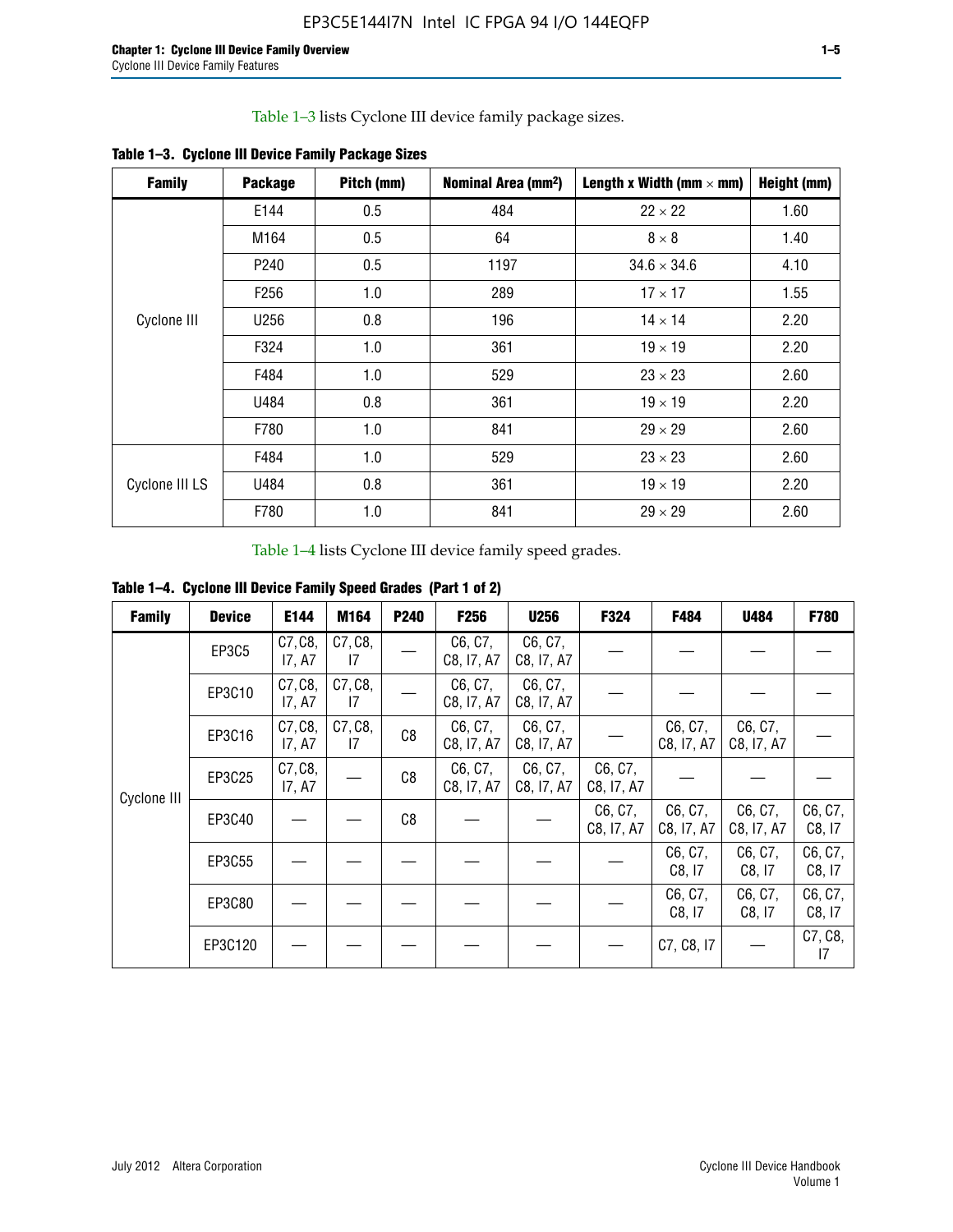| <b>Family</b> | <b>Device</b> | E144 | M164 | <b>P240</b> | <b>F256</b> | <b>U256</b> | F324 | F484       | U484       | F780          |
|---------------|---------------|------|------|-------------|-------------|-------------|------|------------|------------|---------------|
|               | EP3CLS70      |      |      |             |             |             |      | C7, C8, I7 | C7, C8, I7 | C7, C8,<br>17 |
| Cyclone III   | EP3CLS100     |      |      |             |             |             |      | C7, C8, I7 | C7, C8, I7 | C7, C8,       |
| LS.           | EP3CLS150     |      |      |             |             |             |      | C7, C8, I7 |            | C7, C8,<br>17 |
|               | EP3CLS200     |      |      |             |             |             |      | C7, C8, I7 |            | C7, C8,<br>17 |

**Table 1–4. Cyclone III Device Family Speed Grades (Part 2 of 2)**

Table 1–5 lists Cyclone III device family configuration schemes.

| <b>IQUIE 1-3. CYCLUILE III DEVICE FAILIIV CUILILUILATION SCIIENIES</b> |                    |                       |  |  |
|------------------------------------------------------------------------|--------------------|-----------------------|--|--|
| <b>Configuration Scheme</b>                                            | <b>Cyclone III</b> | <b>Cyclone III LS</b> |  |  |
| Active serial (AS)                                                     |                    |                       |  |  |
| Active parallel (AP)                                                   |                    |                       |  |  |
| Passive serial (PS)                                                    |                    |                       |  |  |
| Fast passive parallel (FPP)                                            |                    |                       |  |  |
| Joint Test Action Group (JTAG)                                         |                    |                       |  |  |

**Table 1–5. Cyclone III Device Family Configuration Schemes**

## **Cyclone III Device Family Architecture**

Cyclone III device family includes a customer-defined feature set that is optimized for portable applications and offers a wide range of density, memory, embedded multiplier, and I/O options. Cyclone III device family supports numerous external memory interfaces and I/O protocols that are common in high-volume applications. The Quartus II software features and parameterizable IP cores make it easier for you to use the Cyclone III device family interfaces and protocols.

The following sections provide an overview of the Cyclone III device family features.

#### **Logic Elements and Logic Array Blocks**

The logic array block (LAB) consists of 16 logic elements and a LAB-wide control block. An LE is the smallest unit of logic in the Cyclone III device family architecture. Each LE has four inputs, a four-input look-up table (LUT), a register, and output logic. The four-input LUT is a function generator that can implement any function with four variables.

f For more information about LEs and LABs, refer to the *[Logic Elements and Logic Array](http://www.altera.com/literature/hb/cyc3/cyc3_ciii51002.pdf)  [Blocks in the Cyclone III Device Family](http://www.altera.com/literature/hb/cyc3/cyc3_ciii51002.pdf)* chapter.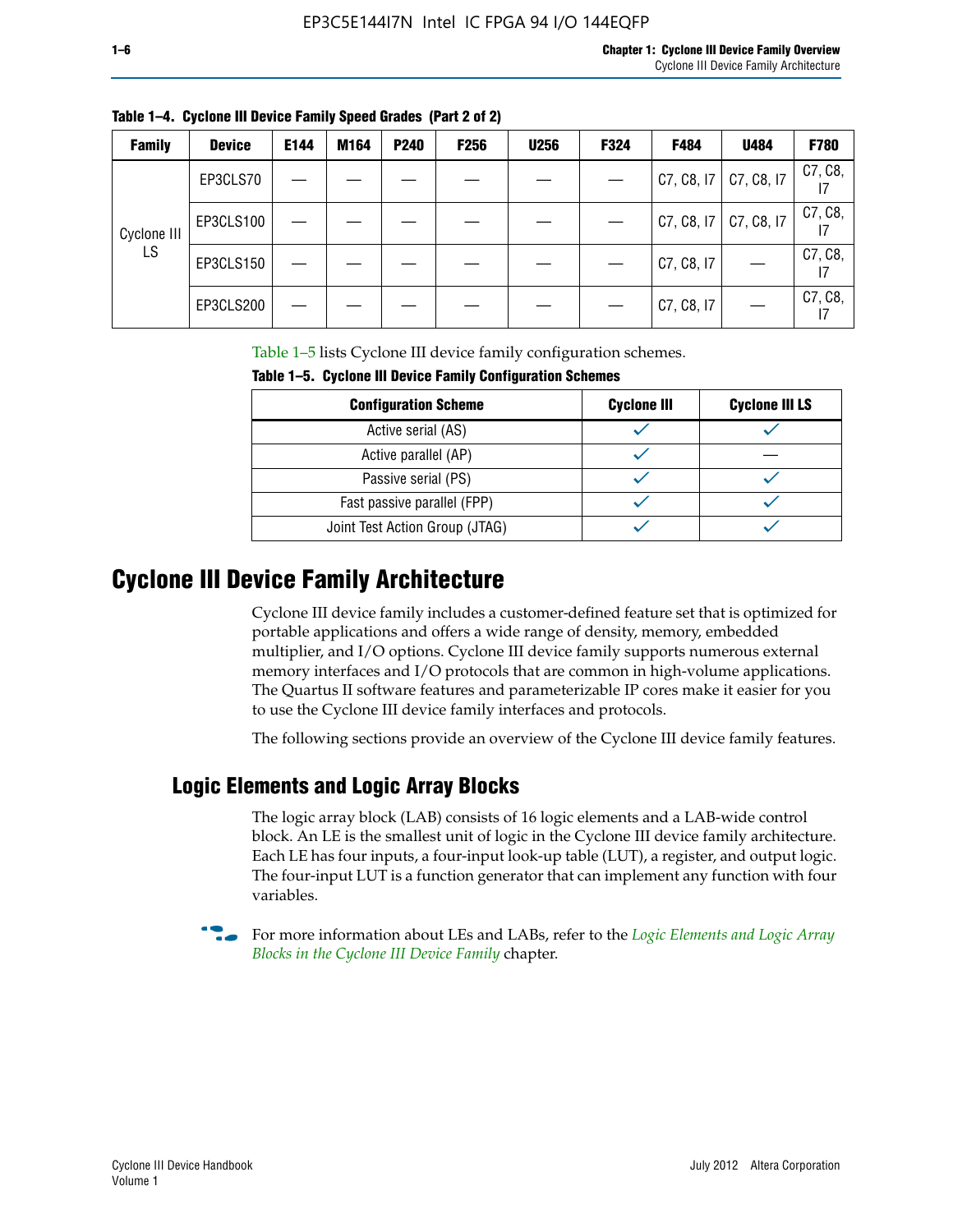#### **Memory Blocks**

Each M9K memory block of the Cyclone III device family provides nine Kbits of on-chip memory capable of operating at up to 315 MHz for Cyclone III devices and up to 274 MHz for Cyclone III LS devices. The embedded memory structure consists of M9K memory blocks columns that you can configure as RAM, first-in first-out (FIFO) buffers, or ROM. The Cyclone III device family memory blocks are optimized for applications such as high throughout packet processing, embedded processor program, and embedded data storage.

The Quartus II software allows you to take advantage of the M9K memory blocks by instantiating memory using a dedicated megafunction wizard or by inferring memory directly from the VHDL or Verilog source code.

M9K memory blocks support single-port, simple dual-port, and true dual-port operation modes. Single-port mode and simple dual-port mode are supported for all port widths with a configuration of  $\times1$ ,  $\times2$ ,  $\times4$ ,  $\times8$ ,  $\times9$ ,  $\times16$ ,  $\times18$ ,  $\times32$ , and  $\times36$ . True dual-port is supported in port widths with a configuration of  $\times$ 1,  $\times$ 2,  $\times$ 4,  $\times$ 8,  $\times$ 9,  $\times$ 16, and ×18.



**For more information about memory blocks, refer to the** *Memory Blocks in the Cyclone [III Device Family](http://www.altera.com/literature/hb/cyc3/cyc3_ciii51004.pdf)* chapter.

#### **Embedded Multipliers and Digital Signal Processing Support**

Cyclone III devices support up to 288 embedded multiplier blocks and Cyclone III LS devices support up to 396 embedded multiplier blocks. Each block supports one individual  $18 \times 18$ -bit multiplier or two individual  $9 \times 9$ -bit multipliers.

The Quartus II software includes megafunctions that are used to control the operation mode of the embedded multiplier blocks based on user parameter settings. Multipliers can also be inferred directly from the VHDL or Verilog source code. In addition to embedded multipliers, Cyclone III device family includes a combination of on-chip resources and external interfaces, making them ideal for increasing performance, reducing system cost, and lowering the power consumption of digital signal processing (DSP) systems. You can use Cyclone III device family alone or as DSP device co-processors to improve price-to-performance ratios of DSP systems.

The Cyclone III device family DSP system design support includes the following features:

- DSP IP cores:
	- Common DSP processing functions such as finite impulse response (FIR), fast Fourier transform (FFT), and numerically controlled oscillator (NCO) functions
	- Suites of common video and image processing functions
- Complete reference designs for end-market applications
- DSP Builder interface tool between the Quartus II software and the MathWorks Simulink and MATLAB design environments
- DSP development kits
- For more information about embedded multipliers and digital signal processing support, refer to the *[Embedded Multipliers in Cyclone III Devices](http://www.altera.com/literature/hb/cyc3/cyc3_ciii51005.pdf)* chapter.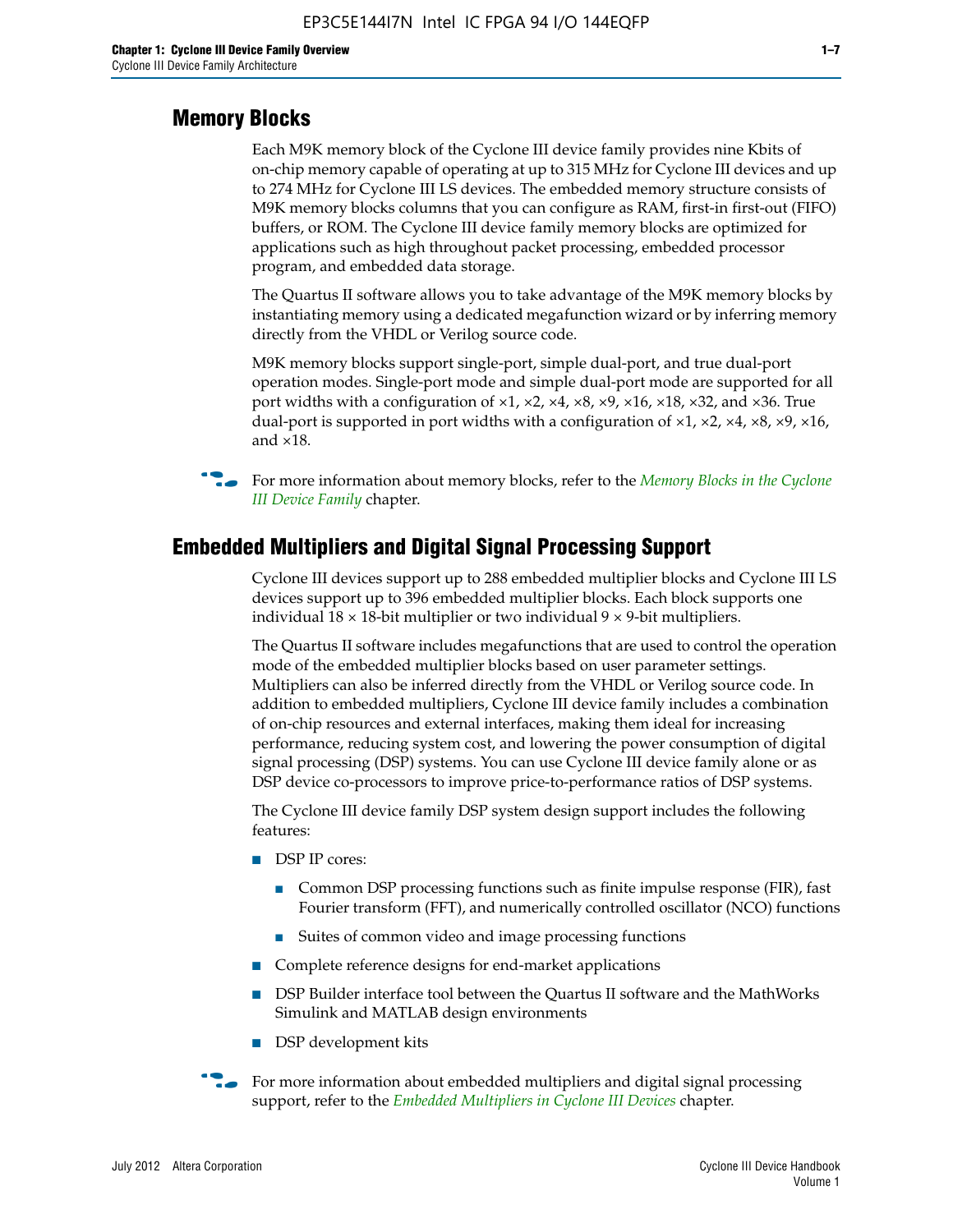#### **Clock Networks and PLLs**

Cyclone III device family includes 20 global clock networks. You can drive global clock signals from dedicated clock pins, dual-purpose clock pins, user logic, and PLLs. Cyclone III device family includes up to four PLLs with five outputs per PLL to provide robust clock management and synthesis. You can use PLLs for device clock management, external system clock management, and I/O interfaces.

You can dynamically reconfigure the Cyclone III device family PLLs to enable auto-calibration of external memory interfaces while the device is in operation. This feature enables the support of multiple input source frequencies and corresponding multiplication, division, and phase shift requirements. PLLs in Cyclone III device family may be cascaded to generate up to ten internal clocks and two external clocks on output pins from a single external clock source.

**For more PLL specifications and information, refer to the** *[Cyclone III Device Data Sheet](http://www.altera.com/literature/hb/cyc3/cyc3_ciii52001.pdf)***,** *[Cyclone III LS Device Data Sheet](http://www.altera.com/literature/hb/cyc3/cyc3_ciii52002.pdf)*, and *[Clock Networks and PLLs in the Cyclone III Device](http://www.altera.com/literature/hb/cyc3/cyc3_ciii51006.pdf)  [Family](http://www.altera.com/literature/hb/cyc3/cyc3_ciii51006.pdf)* chapters.

#### **I/O Features**

Cyclone III device family has eight I/O banks. All I/O banks support single-ended and differential I/O standards listed in Table 1–6.

| Type             | <b>I/O Standard</b>                                        |
|------------------|------------------------------------------------------------|
| Single-Ended I/O | LVTTL, LVCMOS, SSTL, HSTL, PCI, and PCI-X                  |
| Differential I/O | SSTL, HSTL, LVPECL, BLVDS, LVDS, mini-LVDS, RSDS, and PPDS |

**Table 1–6. Cyclone III Device Family I/O Standards Support** 

The Cyclone III device family I/O also supports programmable bus hold, programmable pull-up resistors, programmable delay, programmable drive strength, programmable slew-rate control to optimize signal integrity, and hot socketing. Cyclone III device family supports calibrated on-chip series termination ( $R_S$  OCT) or driver impedance matching (Rs) for single-ended I/O standards, with one OCT calibration block per side.

For more information, refer to the *[I/O Features in the Cyclone III Device Family](http://www.altera.com/literature/hb/cyc3/cyc3_ciii51007.pdf)* chapter.

#### **High-Speed Differential Interfaces**

Cyclone III device family supports high-speed differential interfaces such as BLVDS, LVDS, mini-LVDS, RSDS, and PPDS. These high-speed I/O standards in Cyclone III device family provide high data throughput using a relatively small number of I/O pins and are ideal for low-cost applications. Dedicated differential output drivers on the left and right I/O banks can send data rates at up to 875 Mbps for Cyclone III devices and up to 740 Mbps for Cyclone III LS devices, without the need for external resistors. This saves board space or simplifies PCB routing. Top and bottom I/O banks support differential transmission (with the addition of an external resistor network) data rates at up to 640 Mbps for both Cyclone III and Cyclone III LS devices.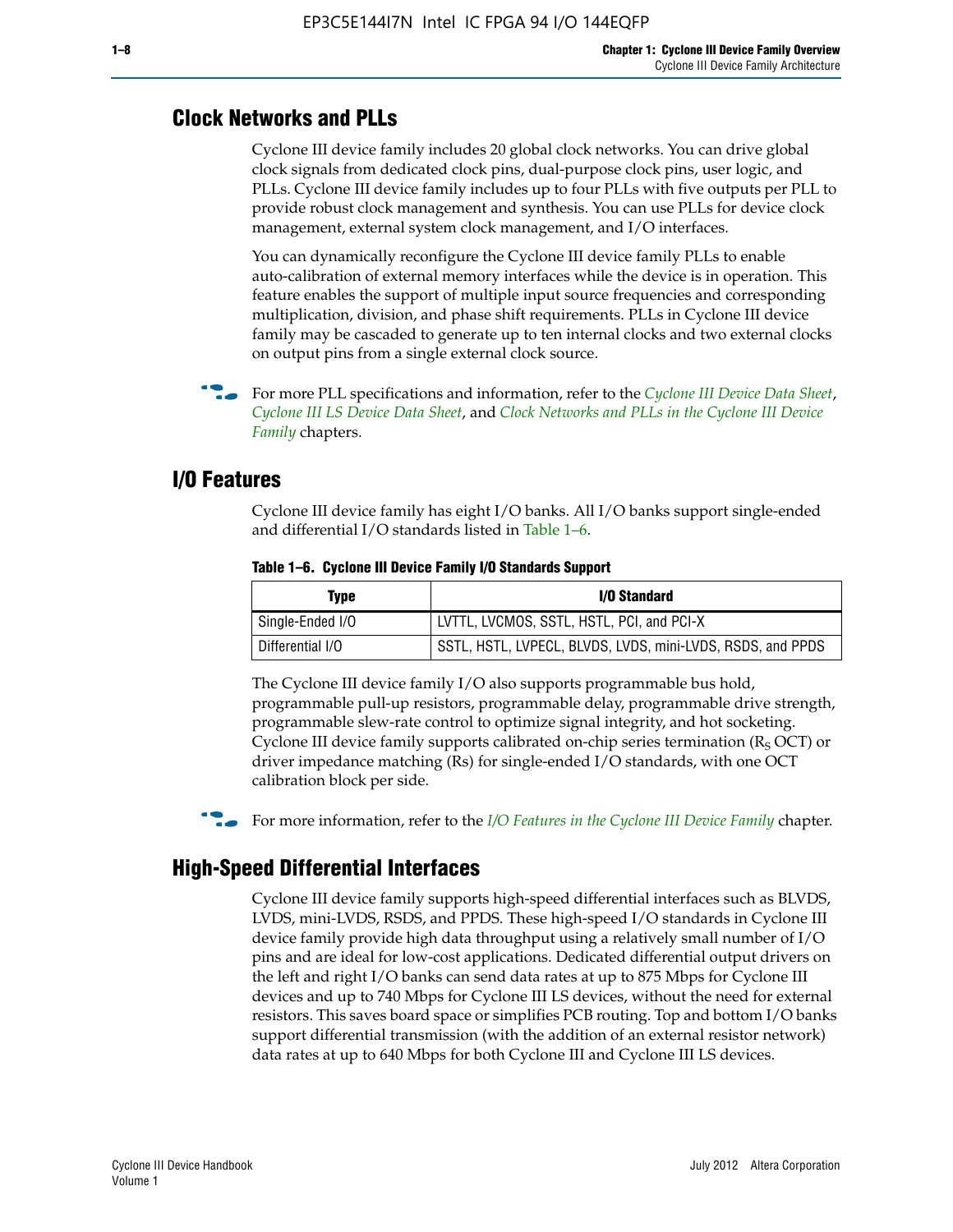**For more information, refer to the** *High-Speed Differential Interfaces in the Cyclone III* $\overline{a}$ *[Device Family](http://www.altera.com/literature/hb/cyc3/cyc3_ciii51008.pdf)* chapter.

#### **Auto-Calibrating External Memory Interfaces**

Cyclone III device family supports common memory types such as DDR, DDR2, SDR SDRAM, and QDRII SRAM. DDR2 SDRAM memory interfaces support data rates up to 400 Mbps for Cyclone III devices and 333 Mbps for Cyclone III LS devices. Memory interfaces are supported on all sides of Cyclone III device family. Cyclone III device family has the OCT, DDR output registers, and 8-to-36-bit programmable DQ group widths features to enable rapid and robust implementation of different memory standards.

An auto-calibrating megafunction is available in the Quartus II software for DDR and QDR memory interface PHYs. This megafunction is optimized to take advantage of the Cyclone III device family I/O structure, simplify timing closure requirements, and take advantage of the Cyclone III device family PLL dynamic reconfiguration feature to calibrate PVT changes.

**For more information, refer to the** *External Memory Interfaces in the Cyclone III Device [Family](http://www.altera.com/literature/hb/cyc3/cyc3_ciii51009.pdf)* chapter.

#### **Support for Industry-Standard Embedded Processors**

To quickly and easily create system-level designs using Cyclone III device family, you can select among the ×32-bit soft processor cores: Freescale®V1 Coldfire, ARM® Cortex M1, or Altera Nios® II, along with a library of 50 other IP blocks when using the system-on-a-programmable-chip (SOPC) Builder tool. SOPC Builder is an Altera Quartus II design tool that facilitates system-integration of IP blocks in an FPGA design. The SOPC Builder automatically generates interconnect logic and creates a testbench to verify functionality, saving valuable design time.

Cyclone III device family expands the peripheral set, memory, I/O, or performance of legacy embedded processors. Single or multiple Nios II embedded processors are designed into Cyclone III device family to provide additional co-processing power, or even replace legacy embedded processors in your system. Using the Cyclone III device family and Nios II together provide low-cost, high-performance embedded processing solutions, which in turn allow you to extend the life cycle of your product and improve time-to-market over standard product solutions.

 $\mathbb{I}$  Separate licensing of the Freescale and ARM embedded processors are required.

#### **Hot Socketing and Power-On-Reset**

Cyclone III device family features hot socketing (also known as hot plug-in or hot swap) and power sequencing support without the use of external devices. You can insert or remove a board populated with one or more Cyclone III device family during a system operation without causing undesirable effects to the running system bus or the board that was inserted into the system.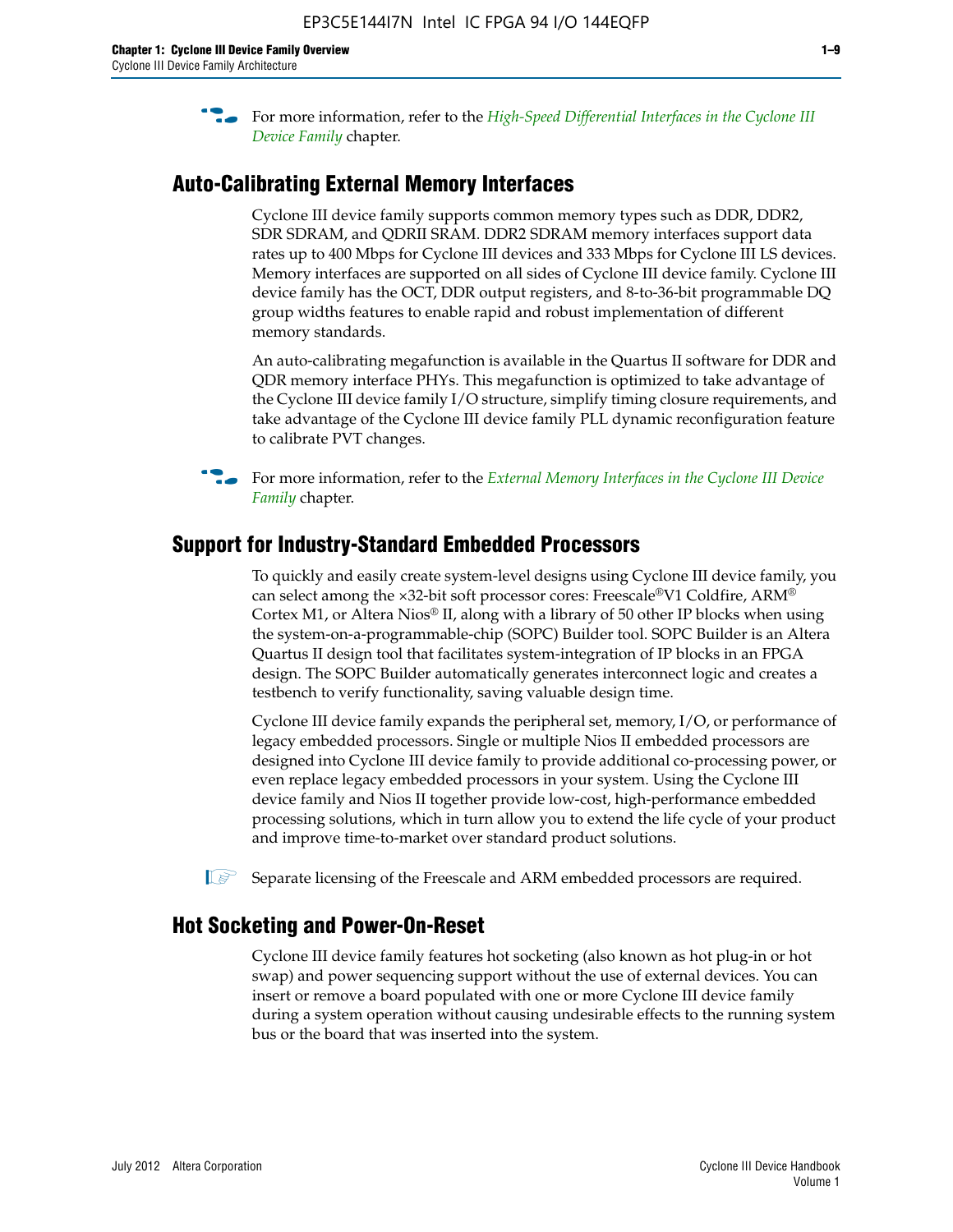The hot socketing feature allows you to use FPGAs on PCBs that also contain a mixture of 3.3-V, 2.5-V, 1.8-V, 1.5-V, and 1.2-V devices. The Cyclone III device family hot socketing feature eliminates power-up sequence requirements for other devices on the board for proper FPGA operation.

For more information about hot socketing and power-on-reset, refer to the *[Hot-Socketing and Power-on Reset in the Cyclone III Device Family](http://www.altera.com/literature/hb/cyc3/cyc3_ciii51011.pdf)* chapter.

#### **SEU Mitigation**

Cyclone III LS devices offer built-in error detection circuitry to detect data corruption due to soft errors in the CRAM cells. This feature allows CRAM contents to be read and verified to match a configuration-computed CRC value. The Quartus II software activates the built-in 32-bit CRC checker, which is part of the Cyclone III LS device.

**For more information about SEU mitigation, refer to the** *SEU Mitigation in the [Cyclone III Device Family](http://www.altera.com/literature/hb/cyc3/cyc3_ciii51013.pdf)* chapter.

#### **JTAG Boundary Scan Testing**

Cyclone III device family supports the JTAG IEEE Std. 1149.1 specification. The boundary-scan test (BST) architecture offers the capability to test pin connections without using physical test probes and captures functional data while a device is operating normally. Boundary-scan cells in the Cyclone III device family can force signals onto pins or capture data from pins or from logic array signals. Forced test data is serially shifted into the boundary-scan cells. Captured data is serially shifted out and externally compared to expected results. In addition to BST, you can use the IEEE Std. 1149.1 controller for the Cyclone III LS device in-circuit reconfiguration (ICR).

**f f**or more information about JTAG boundary scan testing, refer to the *IEEE* 1149.1 *[\(JTAG\) Boundary-Scan Testing for the Cyclone III Device Family](http://www.altera.com/literature/hb/cyc3/cyc3_ciii51014.pdf)* chapter.

#### **Quartus II Software Support**

The Quartus II software is the leading design software for performance and productivity. It is the only complete design solution for CPLDs, FPGAs, and ASICs in the industry. The Quartus II software includes an integrated development environment to accelerate system-level design and seamless integration with leading third-party software tools and flows.

The Cyclone III LS devices provide both physical and functional separation between security critical design partitions. Cyclone III LS devices offer isolation between design partitions. This ensures that device errors do not propagate from one partition to another, whether unintentional or intentional. The Quartus II software design separation flow facilitates the creation of separation regions in Cyclone III LS devices by tightly controlling the routing in and between the LogicLock regions. For ease of use, the separation flow integrates in the existing incremental compilation flow.

f For more information about the Quartus II software features, refer to the *[Quartus II](http://www.altera.com/literature/hb/qts/quartusii_handbook.pdf)  [Handbook](http://www.altera.com/literature/hb/qts/quartusii_handbook.pdf)*.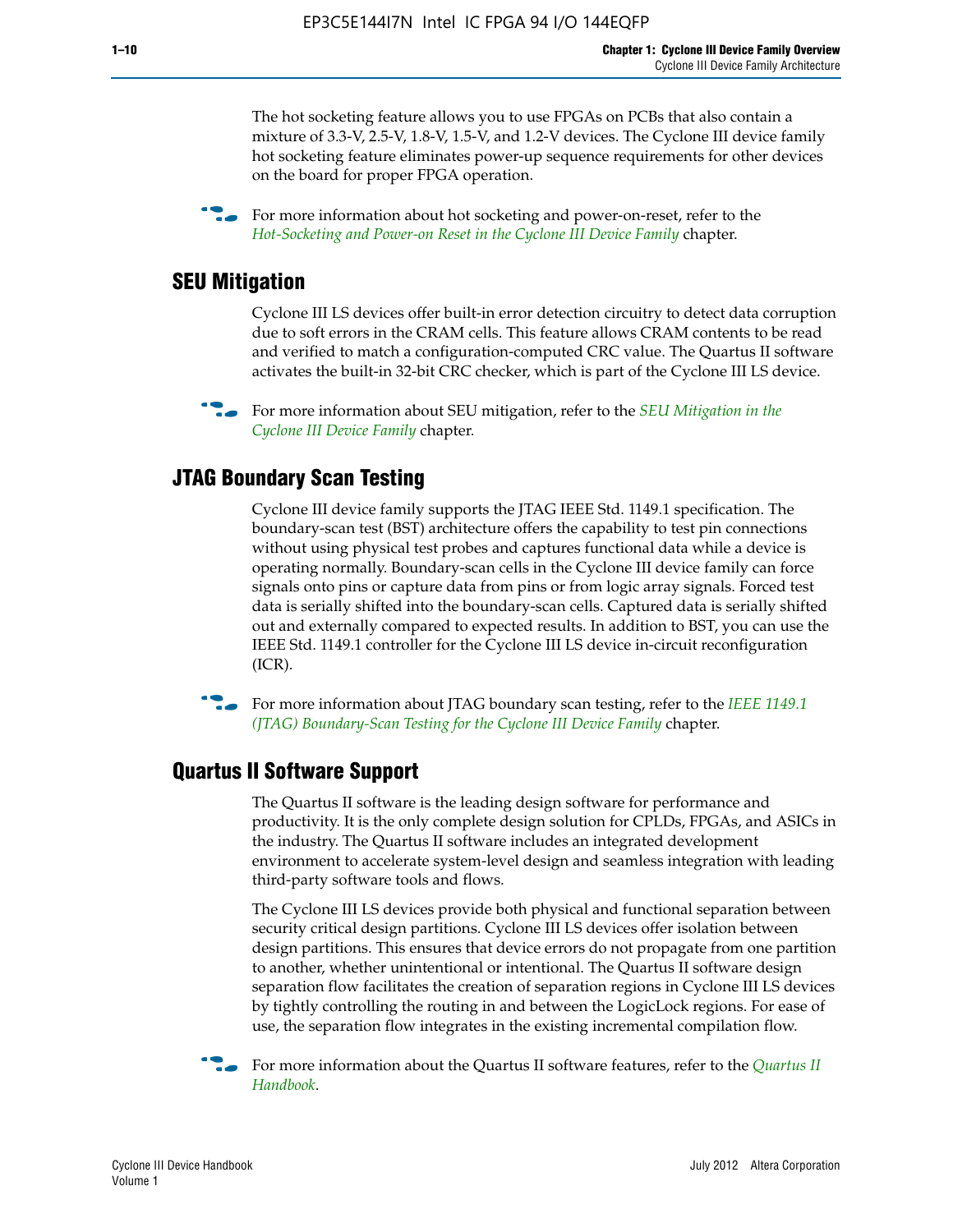### **Configuration**

Cyclone III device family uses SRAM cells to store configuration data. Configuration data is downloaded to Cyclone III device family each time the device powers up. Low-cost configuration options include the Altera EPCS family serial flash devices as well as commodity parallel flash configuration options. These options provide the flexibility for general-purpose applications and the ability to meet specific configuration and wake-up time requirements of the applications. Cyclone III device family supports the AS, PS, FPP, and JTAG configuration schemes. The AP configuration scheme is only supported in Cyclone III devices.



f For more information about configuration, refer to the *[Configuration, Design Security,](http://www.altera.com/literature/hb/cyc3/cyc3_ciii51016.pdf)  [and Remote System Upgrades in the Cyclone III Device Family](http://www.altera.com/literature/hb/cyc3/cyc3_ciii51016.pdf)* chapter.

### **Remote System Upgrades**

Cyclone III device family offers remote system upgrade without an external controller. The remote system upgrade capability in Cyclone III device family allows system upgrades from a remote location. Soft logic (either the Nios II embedded processor or user logic) implemented in Cyclone III device family can download a new configuration image from a remote location, store it in configuration memory, and direct the dedicated remote system upgrade circuitry to start a reconfiguration cycle. The dedicated circuitry performs error detection during and after the configuration process, and can recover from an error condition by reverting to a safe configuration image. The dedicated circuitry also provides error status information. Cyclone III devices support remote system upgrade in the AS and AP configuration scheme. Cyclone III LS devices support remote system upgrade in the AS configuration scheme only.

**For more information, refer to the** *Configuration, Design Security, and Remote System [Upgrades in the Cyclone III Device Family](http://www.altera.com/literature/hb/cyc3/cyc3_ciii51016.pdf)* chapter.

#### **Design Security (Cyclone III LS Devices Only)**

Cyclone III LS devices offer design security features which play a vital role in the large and critical designs in the competitive military and commercial environments. Equipped with the configuration bit stream encryption and anti-tamper features, Cyclone III LS devices protect your designs from copying, reverse engineering and tampering. The configuration security of Cyclone III LS devices uses AES with 256-bit security key.

f For more information, refer to the *[Configuration, Design Security, and Remote System](http://www.altera.com/literature/hb/cyc3/cyc3_ciii51016.pdf)  [Upgrades in Cyclone III Device Family](http://www.altera.com/literature/hb/cyc3/cyc3_ciii51016.pdf)* chapter.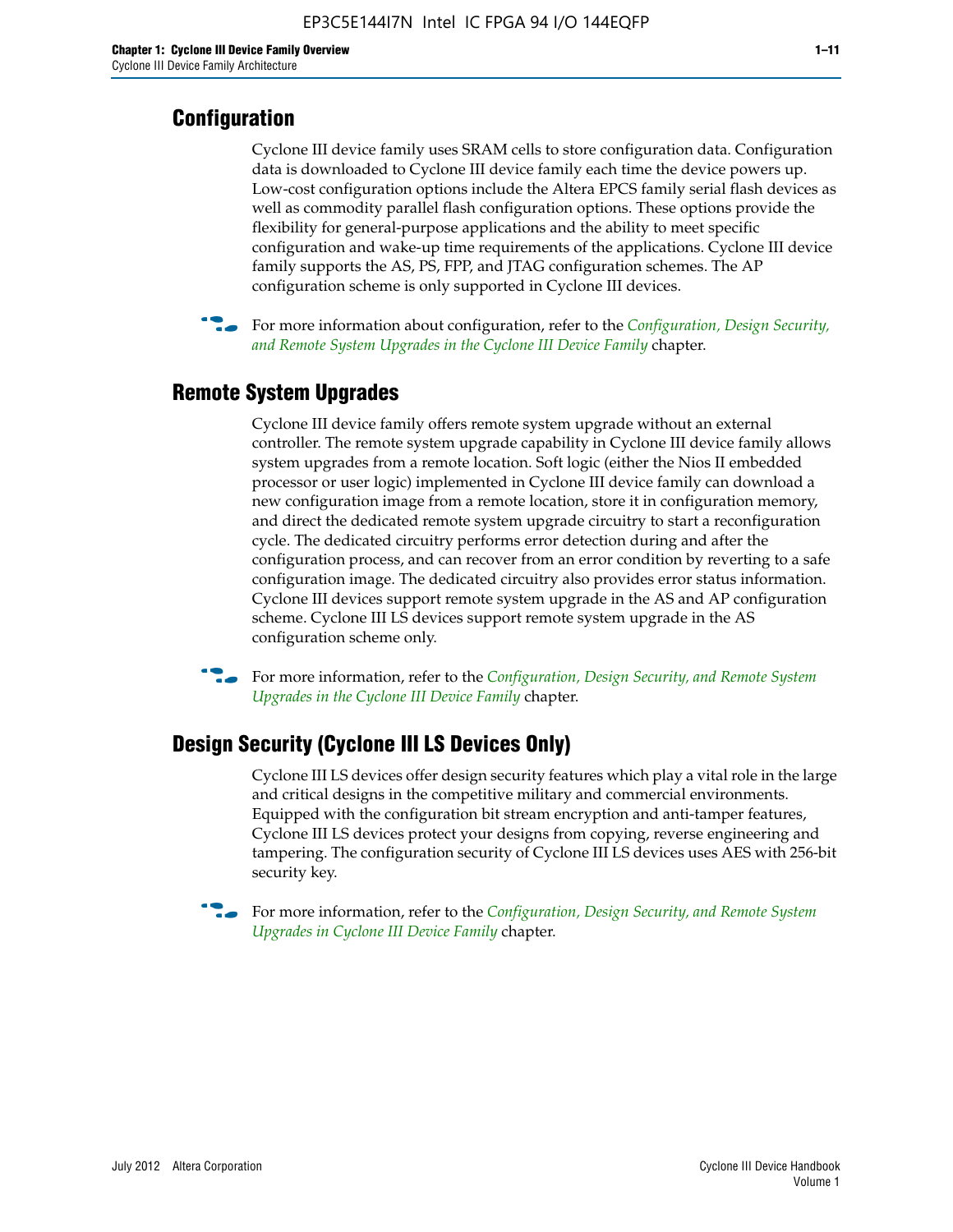## **Reference and Ordering Information**

Figure 1–1 and Figure 1–2 show the ordering codes for Cyclone III and Cyclone III LS devices.







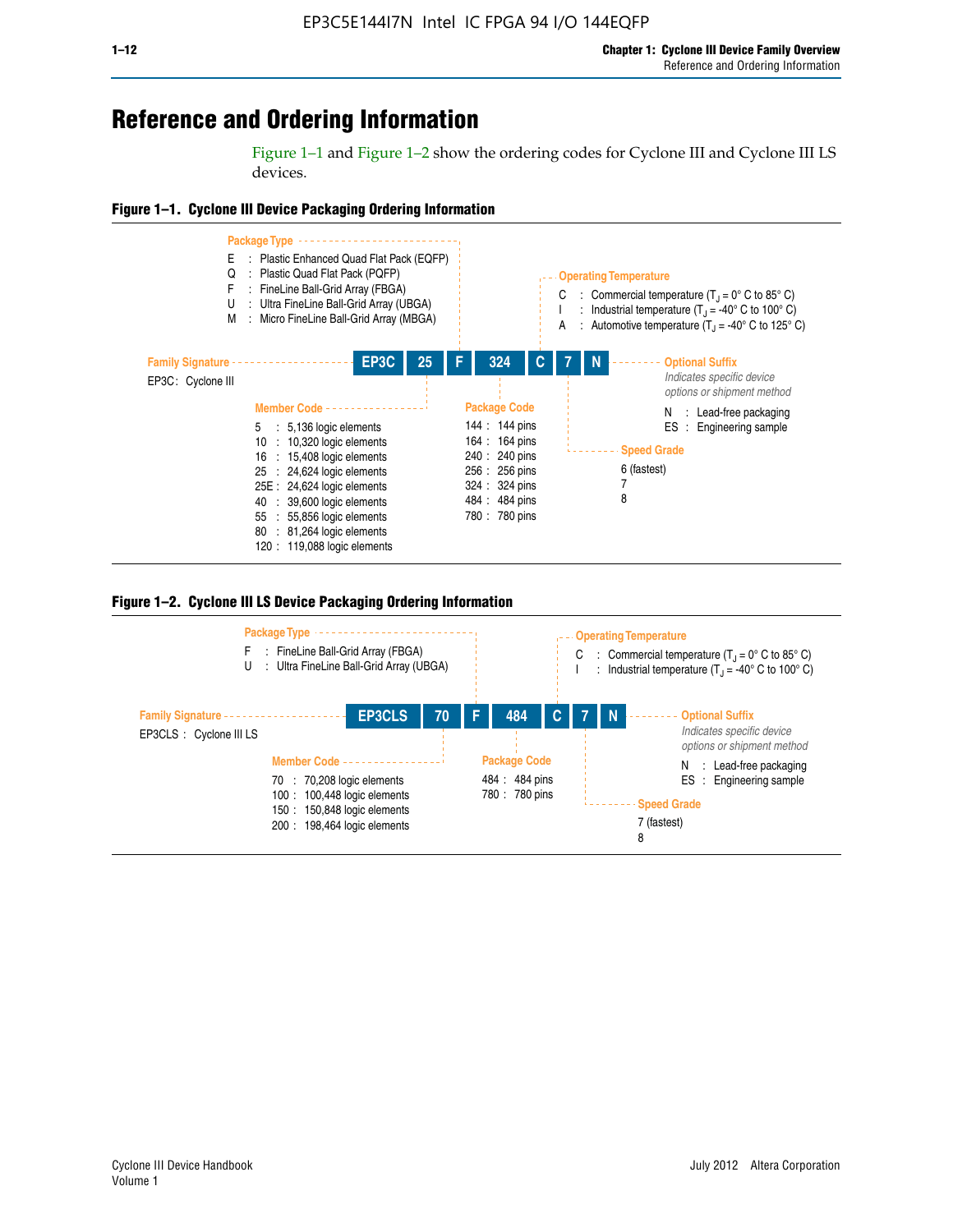# **Document Revision History**

Table 1–7 lists the revision history for this document.

|  | Table 1-7. Document Revision History |  |  |  |
|--|--------------------------------------|--|--|--|
|--|--------------------------------------|--|--|--|

| <b>Date</b>      | <b>Version</b> | <b>Changes</b>                                                                                                                                                                                                                                                                                                                                                                          |
|------------------|----------------|-----------------------------------------------------------------------------------------------------------------------------------------------------------------------------------------------------------------------------------------------------------------------------------------------------------------------------------------------------------------------------------------|
| <b>July 2012</b> | 2.4            | Updated 484 pin package code in Figure 1-1.                                                                                                                                                                                                                                                                                                                                             |
|                  |                | ■ Updated Table $1-1$ and Table $1-2$ .                                                                                                                                                                                                                                                                                                                                                 |
| December 2011    | 2.3            | ■ Updated Figure $1-1$ and Figure $1-2$ .                                                                                                                                                                                                                                                                                                                                               |
|                  |                | Updated hyperlinks.                                                                                                                                                                                                                                                                                                                                                                     |
|                  |                | Minor text edits.                                                                                                                                                                                                                                                                                                                                                                       |
| December 2009    | 2.2            | Minor text edits.                                                                                                                                                                                                                                                                                                                                                                       |
| <b>July 2009</b> | 2.1            | Minor edit to the hyperlinks.                                                                                                                                                                                                                                                                                                                                                           |
|                  |                | $\blacksquare$ Added Table 1-5.                                                                                                                                                                                                                                                                                                                                                         |
|                  |                | ■ Updated Table 1–1, Table 1–2, Table 1–3, and Table 1–4.                                                                                                                                                                                                                                                                                                                               |
| <b>June 2009</b> | 2.0            | • Updated "Introduction", "Cyclone III Device Family Architecture", "Embedded Multipliers<br>and Digital Signal Processing Support ", "Clock Networks and PLLs ", "I/O Features ",<br>"High-Speed Differential Interfaces ", "Auto-Calibrating External Memory Interfaces",<br>"Quartus II Software Support", "Configuration ", and "Design Security (Cyclone III LS<br>Devices Only)". |
|                  |                | Removed "Referenced Document" section.                                                                                                                                                                                                                                                                                                                                                  |
|                  |                | • Updated "Increased System Integration" section.                                                                                                                                                                                                                                                                                                                                       |
| October 2008     | 1.3            | Updated "Memory Blocks" section.                                                                                                                                                                                                                                                                                                                                                        |
|                  |                | • Updated chapter to new template.                                                                                                                                                                                                                                                                                                                                                      |
|                  |                | Added 164-pin Micro FineLine Ball-Grid Array (MBGA) details to Table 1-2, Table 1-3 and<br>Table $1-4$ .                                                                                                                                                                                                                                                                                |
| May 2008         | 1.2            | $\blacksquare$ Updated Figure 1-2 with automotive temperature information.                                                                                                                                                                                                                                                                                                              |
|                  |                | • Updated "Increased System Integration" section, Table 1-6, and "High-Speed Differential<br>Interfaces" section with BLVDS information.                                                                                                                                                                                                                                                |
|                  |                | Removed the text "Spansion" in "Increased System.                                                                                                                                                                                                                                                                                                                                       |
|                  |                | Integration" and "Configuration" sections.                                                                                                                                                                                                                                                                                                                                              |
| <b>July 2007</b> |                | Removed trademark symbol from "MultiTrack" in "MultiTrack Interconnect".                                                                                                                                                                                                                                                                                                                |
|                  | 1.1            | Removed registered trademark symbol from "Simulink" and "MATLAB" from "Embedded<br>Multipliers and Digital.                                                                                                                                                                                                                                                                             |
|                  |                | Signal Processing Support" section.                                                                                                                                                                                                                                                                                                                                                     |
|                  |                | Added chapter TOC and "Referenced Documents" section.                                                                                                                                                                                                                                                                                                                                   |
| March 2007       | 1.0            | Initial release.                                                                                                                                                                                                                                                                                                                                                                        |